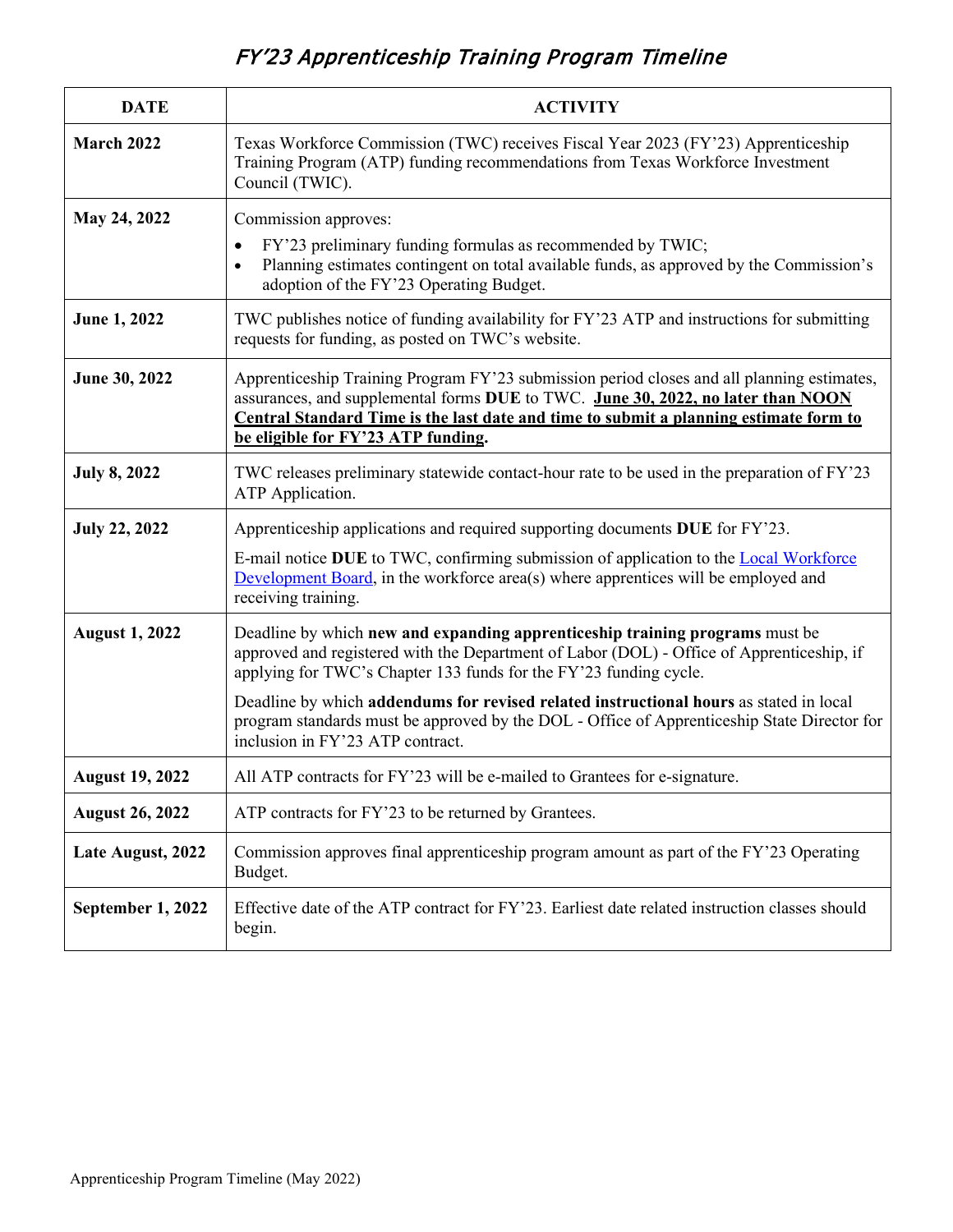## FY'23 Apprenticeship Training Program Timeline

| <b>DATE</b>                             | <b>ACTIVITY</b>                                                                                                                                                                                                                                                                                                                                              |
|-----------------------------------------|--------------------------------------------------------------------------------------------------------------------------------------------------------------------------------------------------------------------------------------------------------------------------------------------------------------------------------------------------------------|
| <b>Beginning--</b><br>September 1, 2022 | Authorized Grantee administrators or designees of continuing programs must perform at<br>least one class visit during one of the first four class meetings to verify all apprentices are<br>registered with DOL- Office of Apprenticeship and attendance is documented.                                                                                      |
|                                         | For new programs the authorized Grantee administrators or designees must perform at least<br>one class visit during the 2 <sup>nd</sup> and 3 <sup>rd</sup> class meetings or the 4 <sup>th</sup> class meeting.                                                                                                                                             |
|                                         | In addition to class visits, instructor's attendance rosters of related classroom instruction<br>meetings can be used to verify attendance of apprentices entered into TWC's prescribed data<br>reporting form, Apprentice Information Form.                                                                                                                 |
|                                         | Note: All apprentices to be included in the actual contact hour calculation for TWC<br>funding must be registered with DOL – Office of Apprenticeship before attending class.                                                                                                                                                                                |
|                                         | Schedule of Classes is DUE to TWC.                                                                                                                                                                                                                                                                                                                           |
| <b>September 16, 2022</b>               | Class schedules must include names of instructors, location of where training is taking place,<br>along with the days and times of when each class meets.                                                                                                                                                                                                    |
| 20 <sup>th</sup> day of each<br>month   | Cash Draw and Expenditure Reporting DUE to TWC. (for prior month)                                                                                                                                                                                                                                                                                            |
| No later than                           | New Programs' Apprentice Information Form DUE to TWC. (for final funding)                                                                                                                                                                                                                                                                                    |
| <b>October 14, 2022</b>                 | New programs reporting deadline for having all registered apprentices to be included in the<br>final statewide contact-hour calculation, actual contact hour calculation, for TWC's FY'23<br>Chapter 133 funding, <b>must</b> be entered in TWC's prescribed data reporting form, Apprentice<br>Information Form, for acceptance and final funding from TWC. |
|                                         | Note: all apprentices reported in the Apprentice Information Form must be registered in<br><b>DOL-Office of Apprenticeship's RAPIDS.</b>                                                                                                                                                                                                                     |
| No later than                           | Continuing Programs' Apprentice Information Form DUE to TWC. (for final funding)                                                                                                                                                                                                                                                                             |
| <b>November 11, 2022</b>                | Continuing programs reporting deadline for having all registered apprentices to be included in<br>the final statewide contact-hour calculation, for TWC's FY'23 Chapter 133 funding, must be<br>entered in TWC's prescribed data reporting form, Apprentice Information Form, for<br>acceptance and final funding from TWC.                                  |
|                                         | Note: all apprentices reported in the Apprentice Information Form must be registered in<br><b>DOL-Office of Apprenticeship's RAPIDS.</b>                                                                                                                                                                                                                     |
| <b>December 16, 2022</b>                | TWC notifies Grantees of the FY'23 final statewide contact-hour rate, the basis for the final<br>contract amendment distribution for FY'23.                                                                                                                                                                                                                  |
| February 3, 2023                        | TWC will send budget amendment forms to Grantees with completion instructions.<br>Completed budget amendment forms must be returned no later than February 7, 2023.                                                                                                                                                                                          |
| <b>February 24, 2023</b>                | All ATP contract amendments for FY'23 will be e-mailed to Grantees for e-signature.                                                                                                                                                                                                                                                                          |
| <b>March 10, 2023</b>                   | ATP contract amendments for FY'23 to be returned by Grantees.                                                                                                                                                                                                                                                                                                |
| No later than<br><b>August 31, 2023</b> | Completion Status of each apprentice DUE to TWC.                                                                                                                                                                                                                                                                                                             |